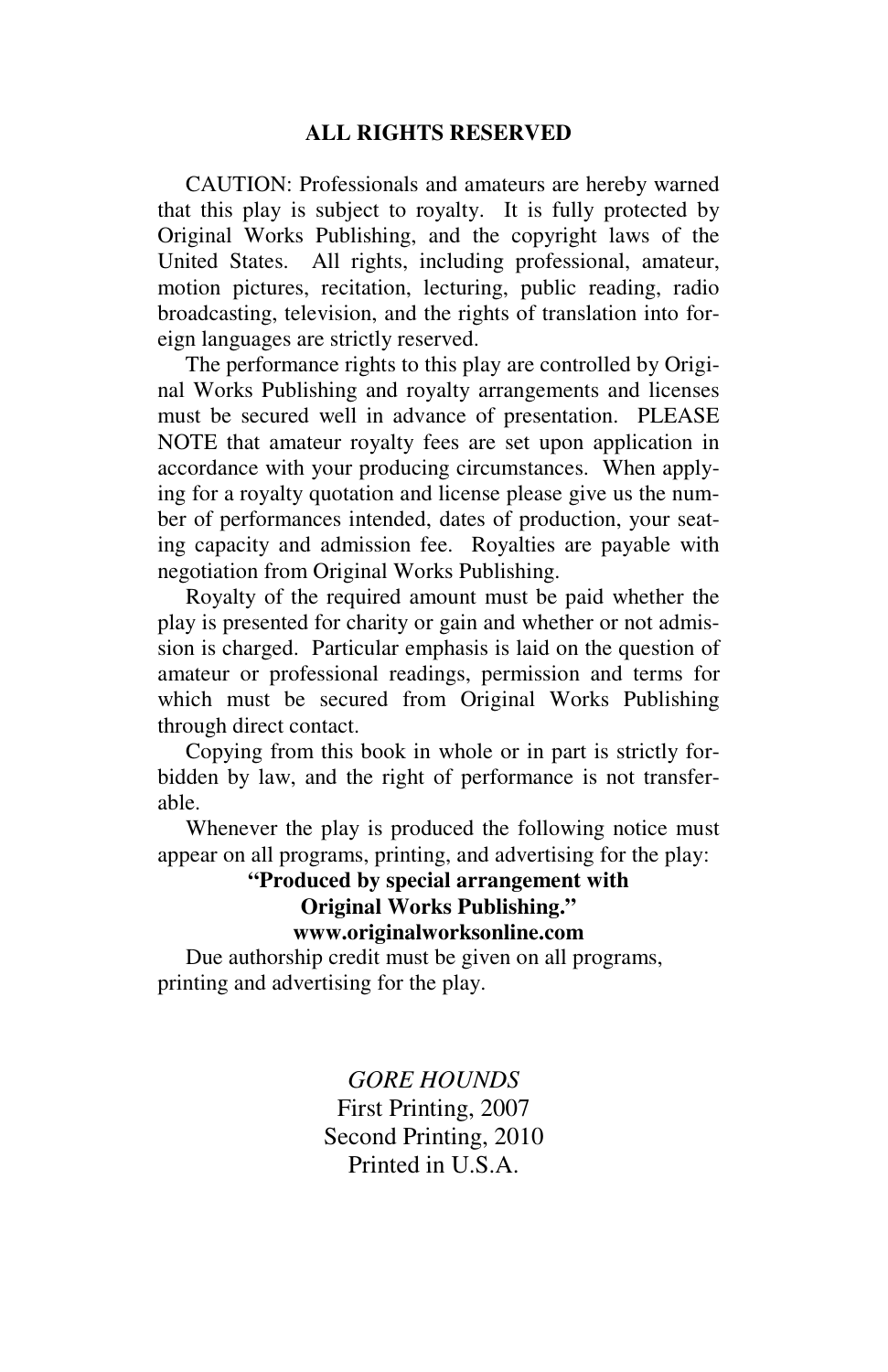## **Artificial by Sean Kenealy**

### 2 Males

**Synopsis:** When Dan enters an empty cafe just after midnight on New Years, wielding a guitar case and razor sharp tongue, he sparks the ire of cafe manager Charles, who wants nothing more than to close up, albeit a bit early. What transpires between the two are conversations and stories ranging from the trivial to the tragic, almost bringing the men to blows, and definitely blurring the lines between the truth and the artificial.

## **Does The Body Good by Patrick Link**

2 Males, 2 Females

**Synopsis:** A seductive housewife entices a young milkman his first day on the job. A depressed middle school teacher struggles to extract himself from a sexual affair with the precocious 8th grade girl who idolizes him. In *Does The Body Good* these two seemingly unrelated liaisons divide the stage into a distorted mirror image of the other, build on each other's intensity, and finally collide into a perfect storm of unfulfilled yearnings.

## **Spitting Daisies by Kerri Kochanski**

1 Male, 1 Female

**Synopsis:** When Frank, a psychology student, approaches a depressed Girl on a subway car at 2 A.M. and offers to give her therapy, the Girl insists he is a "sicko" stalker. As the train pulls closer to the station, Frank knows he must succeed in connecting with the Girl in order to prevent her from committing suicide. As she continually rejects his attempts at connection, he is forced to reveal the most important night of his life, the night she, unbeknownst to her, saved his life.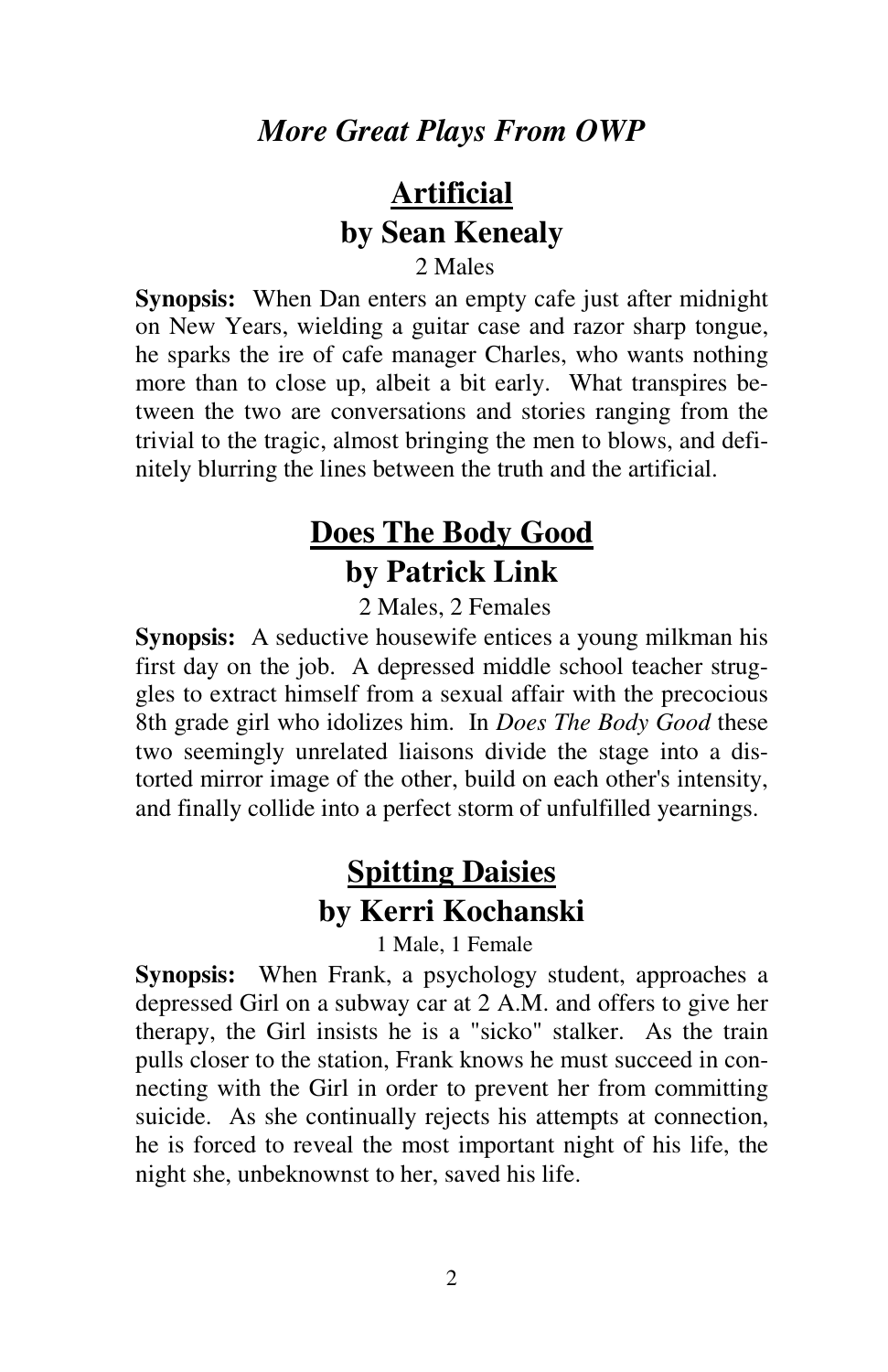# GORE HOUNDS By Matt Pelfrey

### CHARACTERS:

TURK - A young man in his 20's. Causally dressed, maybe shorts and sandals, T-shirt.

ALEX - Young man in his 20's. Dressed in slacks and dress shirt, as if he just got off work as, say, a bank teller. Should look the most "together".

HUD - A young man, late teens/early 20's. The wild, crazy one of the group. His attire should reflect that, but nothing too extreme.

WOMAN - Dressed for a day of hiking.

LOCATION: The basement/party room at Turk's house. Stage right are stairs leading up. Stage left is a door leading into a small bathroom. Room is plastered with posters, beer cans, pizza boxes, a big TV, couch, coffee table buried in magazines, a skull ashtray, junk food, etc.

TIME: Late night.

### **PLAYWRIGHT'S NOTE ABOUT "THE GIRL IN THE TV"**

Past productions have solved this problem in numerous ways. I encourage anyone producing *Gore Hounds* to find something ingeniously effective. As long as the illusion is created, that's what counts. However, in the past, the best solution has been to find a big, classic television – hollow out the inside, make it as comfy as possible, and let the actress playing the girl hide inside before the audience enters. Lights can still be set up to make it appear as if the TV is working, but when the crucial time comes, she can explode out and scare the crap out of the audience – and impress the critics with your theatrical magic!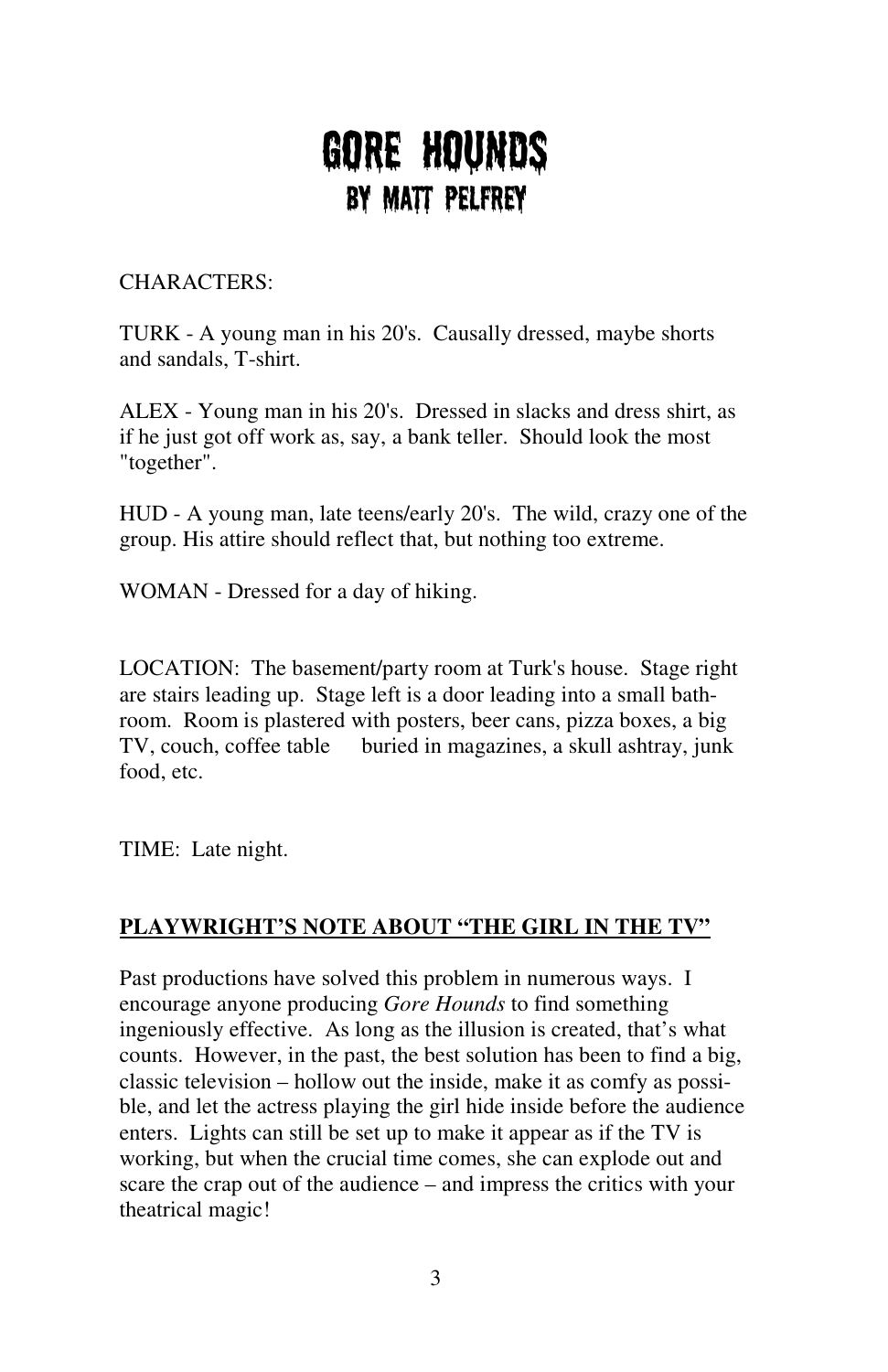#### **SCENE ONE**

*CREEPY MUSIC plays in the darkness. Blood curdling SCREAMS. A woman in terror. DEMENTED LAUGHTER. Sounds of a chainsaw BUZZING. The TV starts to flicker. We see ALEX and TURK staring intently at the TV in the midst of some kind of video game. Their grinning, beer swilling faces eerily illuminated by the screen. Turk has a joystick in his hand. They talk excitedly, completely caught up in the video game.* 

ALEX: Get her!

TURK: I'm trying!

ALEX: Look at that ass...

TURK: I'm-- *(Works the joystick violently)*  Oh man--!

ALEX: Dude, fuck her, you win the game!

TURK: I'm trying goddammit!!

ALEX: She's getting away!

TURK: Hell no!

ALEX: Look at her jiggle!

TURK: Yeah!

ALEX: Hotter than Lara Croft!

TURK: *(Again, harshly working the joystick)* Watch this...I'm gonna rip her shirt off...watch!

*A SHRIEK from the TV.* 

ALEX: Yes!

TURK: Fifty points!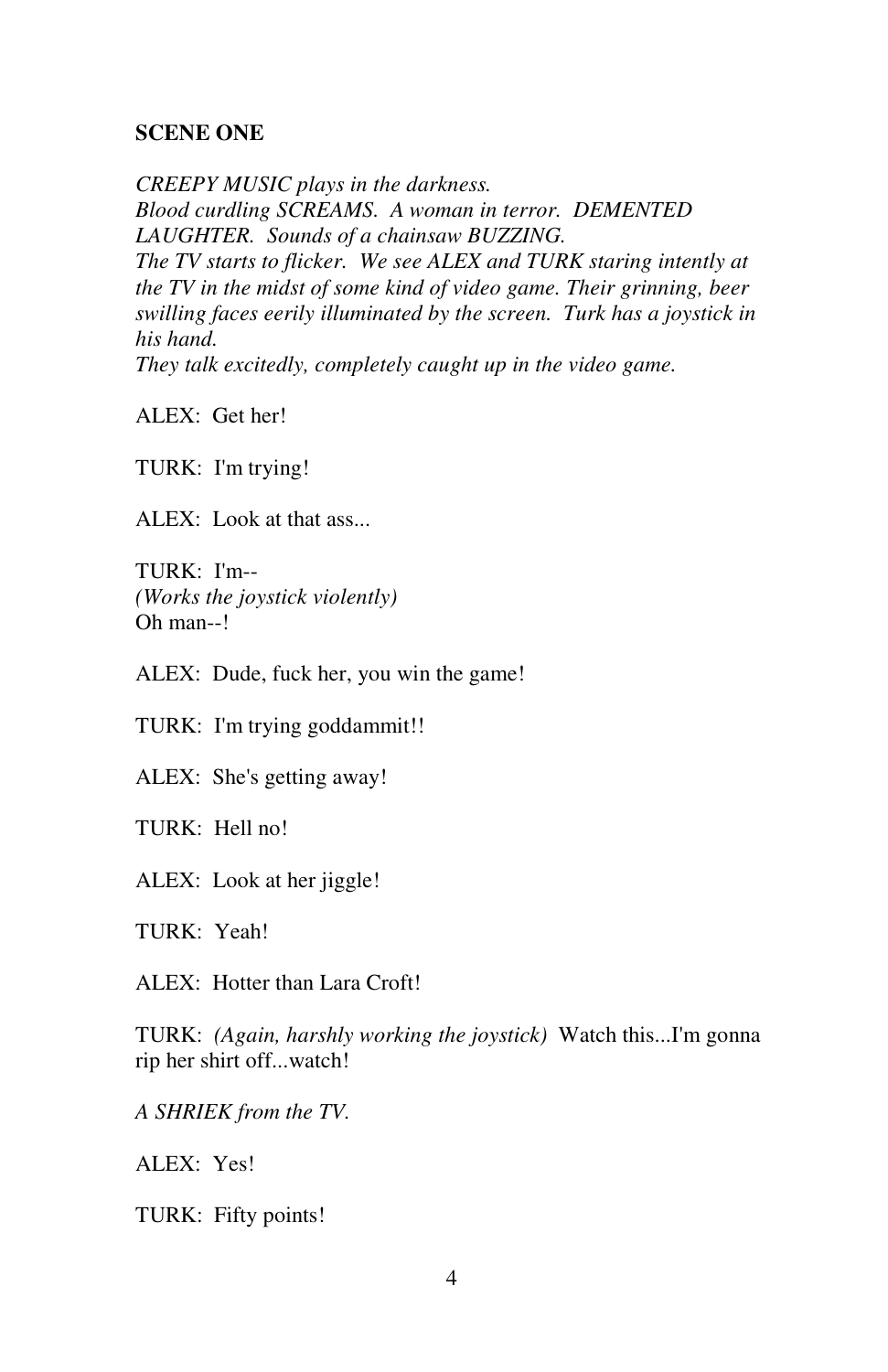ALEX: You're gonna break my score!

TURK: Got that right, punk!

ALEX: Watch out!

TURK: What?

ALEX: Here comes her boyfriend!

TURK: I see him... *(Working the joystick)*  Eat chainsaw fratboy!!!

ALEX: Ha! Yes!

TURK: Got him!

ALEX: Cut his head clean off! Five hundred points!

TURK: Check that geyser of blood! Totally realistic!!

ALEX: Is this entertainment or what?

TURK: God bless the CD-ROM...

ALEX: Amen...

TURK: Okay, now the chick is crying...I got her right where I want her...

ALEX: I love sobbing women...tears are erotic. That's just a fact.

TURK: She's backing away...

ALEX: I'm getting a total chubby...

TURK: I'm gonna toy with her...

ALEX: I mean it man, I'm sporting wood...rip her pants off, man! That's two hundred points!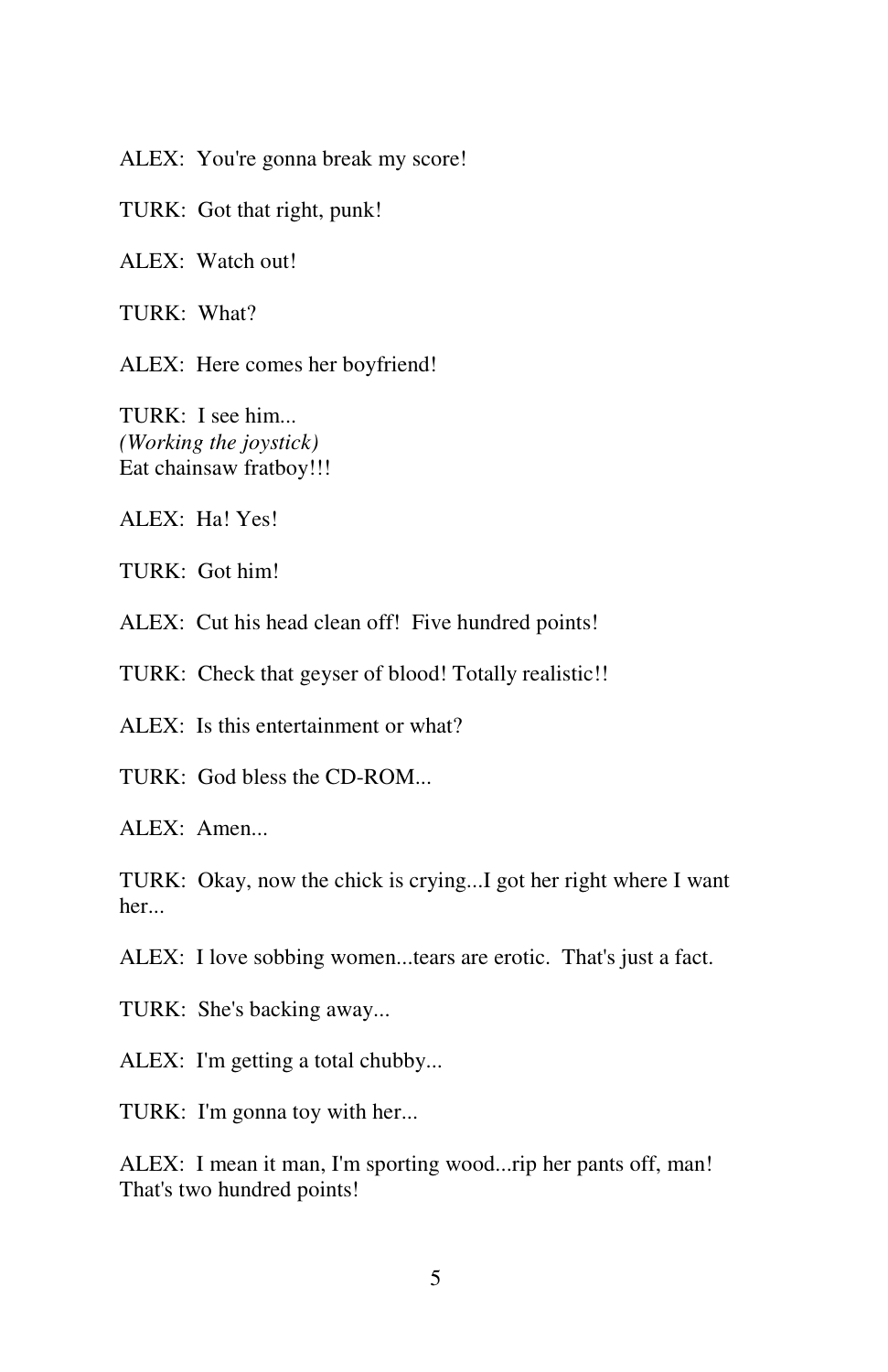TURK: I'm trying...

ALEX: I can't take this!!

*Alex LEAPS at the TV, pretends to fuck it.* 

TURK: Hey! C'mon!

ALEX: I'm totally engorged!

*Turk reaches up, pulls Alex away from the TV, then immediately works the joystick again...* 

ALEX: Oh shit!! The cop!!

TURK: Dammit!

*Turk works the joystick, clearly in a tough situation, then...* 

TURK & ALEX: AWWWWWW!!!!!!!!!

*Turk throws the joystick down in disgust.* 

TURK: HE SHOT ME!! *(To Alex)* You idiot! You ruined my chance at high score

ALEX: Sorry, bro! Lost control... *(Beat)*  Great game though...

TURK: Tell me 'bout it... *(Takes out the disk)*  "Pantie Fiend". The latest from Guillotine Games Interactive.

ALEX: You snaked this from your little brother?

TURK: Yep. Got it for Christmas. Can you believe it?

ALEX: That's totally demented. Fifth graders should not be exposed to sophisticated adult entertainment of this nature.

TURK: The Baby Boomers don't know how to raise children. I think that's apparent.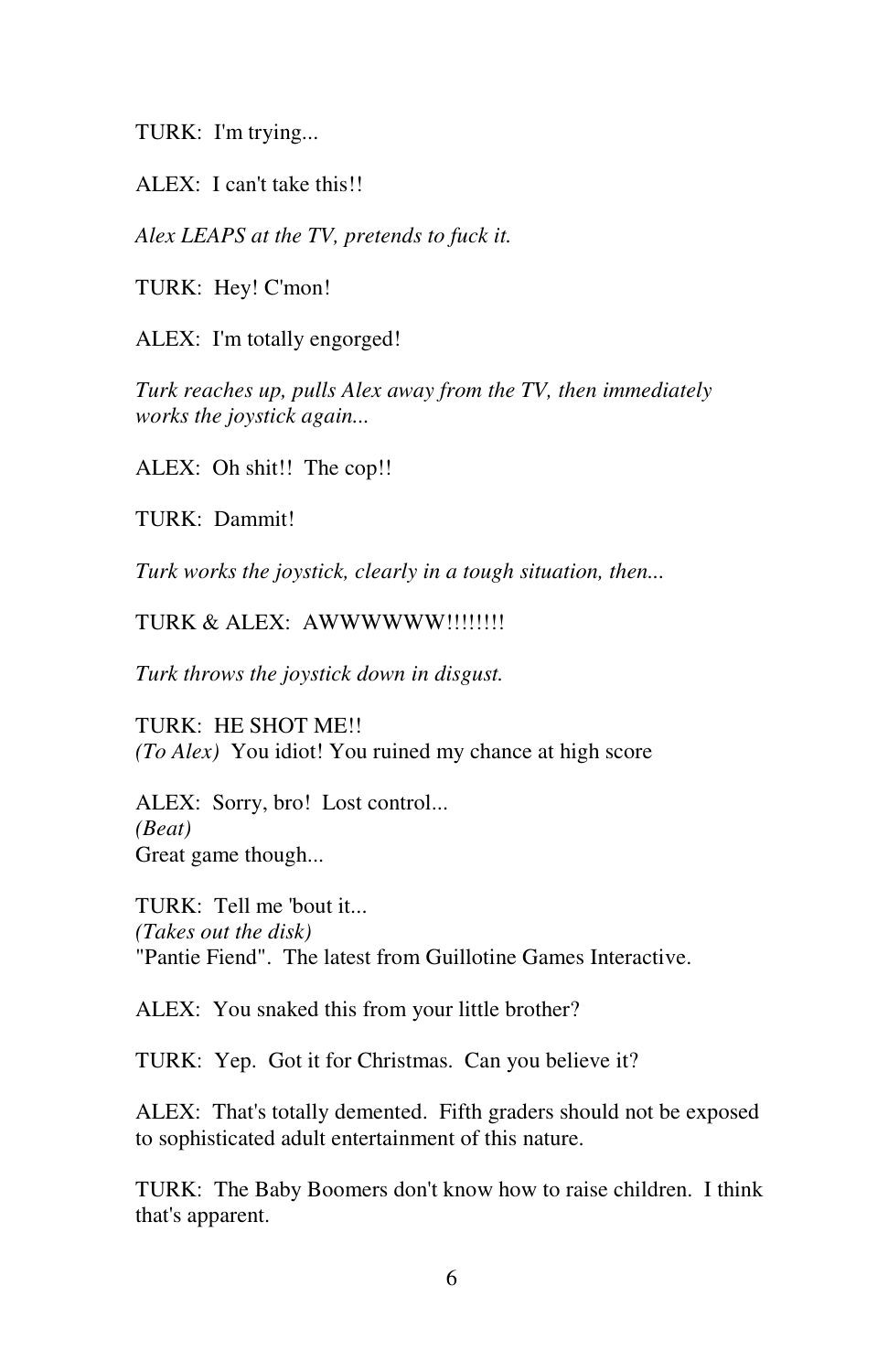*Alex goes to a stack of videos*.

ALEX: Let's watch some gore.

TURK: All those suck. No tits. Very little ass. The effects are lame. It's heartbreaking, man. I'm thinking of going to Video Apocalypse, demanding my money back.

ALEX: Shit, you walk in there, ask the Dwarf for a refund, he'll piss on you. Now, I'm not speaking metaphorically here....he would literally stand on the counter, whip it out, and piss on your forehead.

TURK: Maybe you're right. The Dwarf is a macho dude.

ALEX: He doesn't need our love or acceptance.

*Turk crosses to the ice chest, grabs a beer.* 

TURK: Want another Cobra?

ALEX: Nah.

*Hud ENTERS from the stairs, back pack slung over his shoulder.* 

HUD: You fags done strokin' each other? Is it safe for a straight heman to come down here without fear?

TURK: Bend over that table, sissy-boy, I'll show you a he-man.

ALEX: About goddamn time you showed.

HUD: Where is everyone?

TURK: This is it.

HUD: Where's Robert?

ALEX: Being pussy whipped is the popular theory.

HUD: How about Baxter and The Zim?

ALEX: AWOL.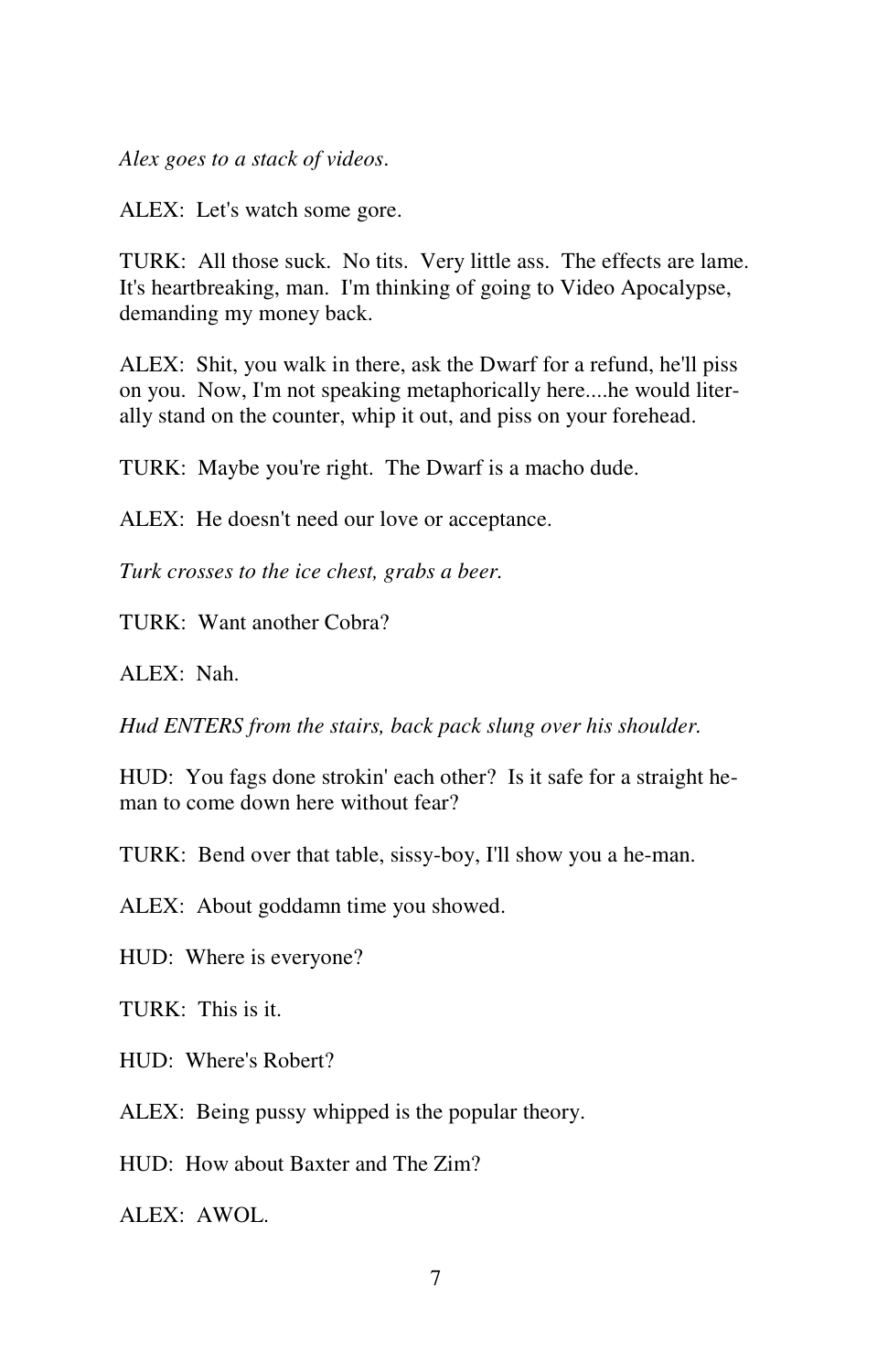HUD: Well it's gonna be their loss. I got two items that are gonna make this an epic evening.

TURK: Spill your guts.

HUD: In the tradition of saving best for last, the first thing I unleash on your puny minds is... *(Pulls a baggy of pills from his back pack.)*  ...the latest rage in party favors...monkey tranquilizers!

ALEX: You little tapeworm!

HUD: What...?

ALEX: Those aren't monkey tranquilizers!

HUD: You know Vivian? The chick who works at the Fremont? Her old man is a vet. I snaked 'em from her.

TURK: What would a vet around here be doing with that crap?

HUD: Remember when that guy let all those illegal monkeys go in Montana De Oro? A few years back? These are left-over from that. Isn't it great?

TURK: And you want us to take 'em?

HUD: That's the general concept.

ALEX: They're for monkeys!

HUD: Monkeys, humans, what's the big difference? You shave a monkey, put him in a uniform, he could work at Taco Bell for christsake! We're very fuckin' similar. *(Offering the baggy)*  They give good buzz. Try 'em.

 $AI$  EX $·$  Pass.

TURK: I just wanna drink my grog, watch some blood and gore.

HUD: Well, in that case, dick-wads, let's deal with the next order of business...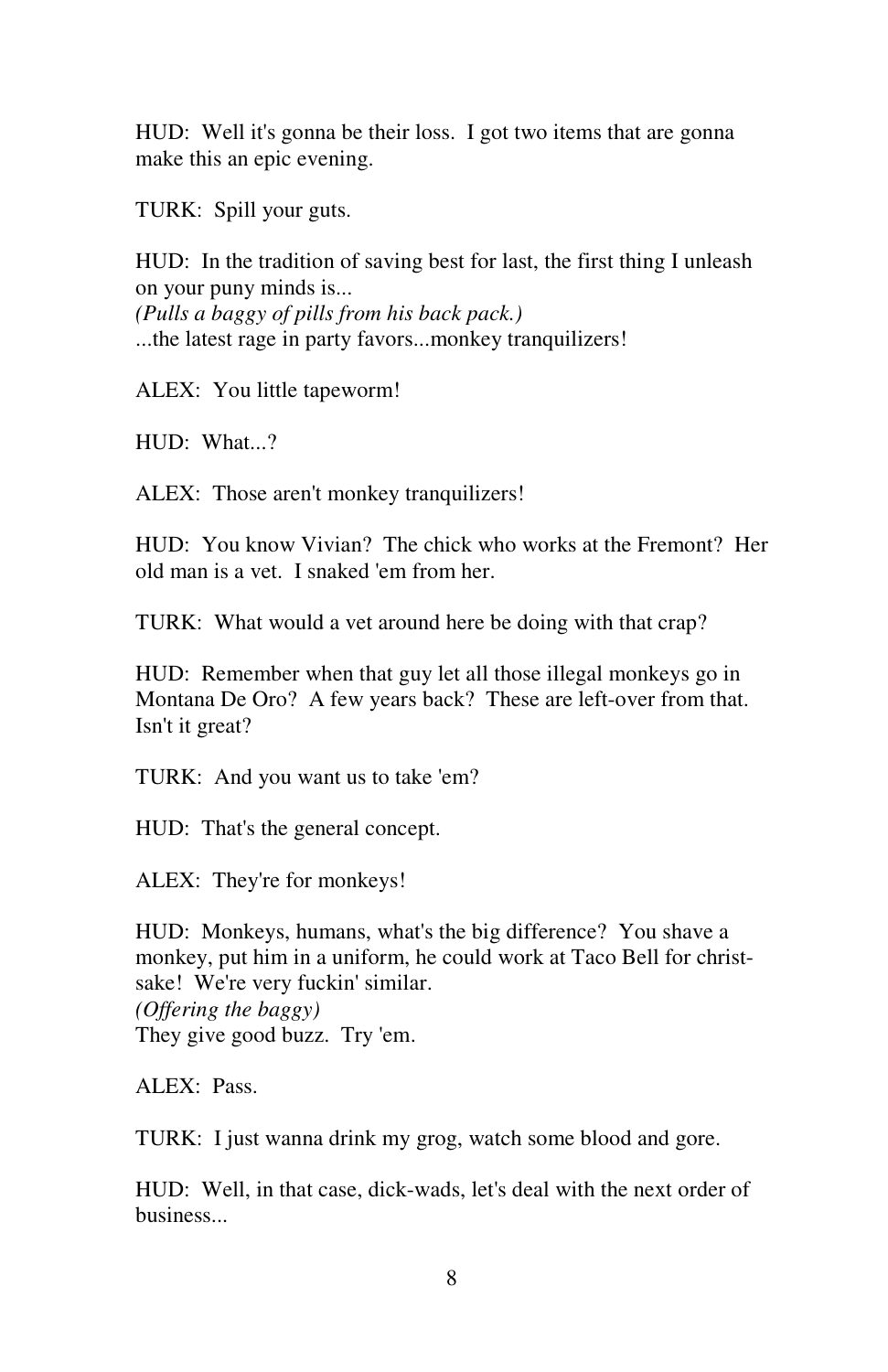ALEX: If it can't top monkey tranqs, don't bother.

HUD: I've got, in this backpack, the Holy Grail of Gore. Something better than "Motel Hell" or "Re-Animator."

ALEX: Not a chance.

TURK: Yeah, man, we've seen every splatter movie ever made...

ALEX: Nothing of quality has snuck by us...

HUD: *(Reaching into his pack)* Ladies and scumbags, I give you...a snuff film.

*Pause.* 

TURK: Ha. Ha.

ALEX: *(Shaking his head)* You are such a shit-weasil...

HUD: Serious.

ALEX: All that build up for a joke? Uncool. Next time I fuck you in the ass, you don't get a reach-around.

HUD: This is on the up and up.

ALEX: Lemme see that.

HUD: *(Hands Alex the video)* It's the real deal.

TURK: How many of those monkey pills you pop 'fore coming over?

HUD: None! Well, a few...but that has nothing to do with it!

TURK: This's a snuff film...a real one?

HUD: Is there another kind?

ALEX: Turk, let me lead the interrogation... *(Alex gets in Hud's face)*  ...This tape has someone dying? Like that "Faces of Death" newsouttake bullshit?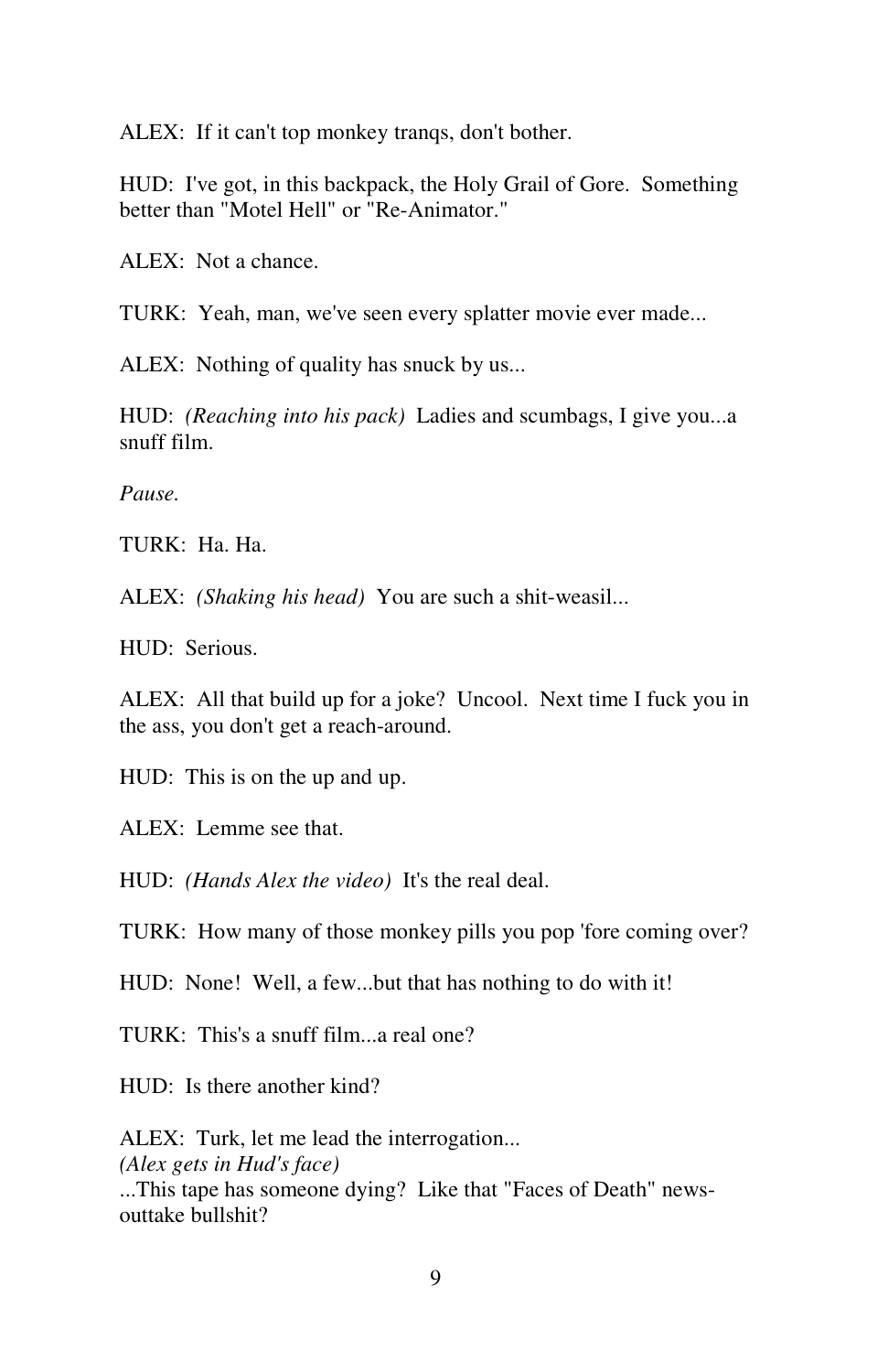HUD: No no no! This is real! Absofuckinglutly real! Murder on tape. Not outtakes. Murder.

ALEX: Hate to burst your bubble, but I already know it's a fake.

HUD: You haven't even seen it!

ALEX: Read an article. Newsweek or some rag like that. Had this reporter do extensive investigation into it. The FBI been trying to check it out forever. They've never confiscated an authentic snuff film. Like ever. The reporter couldn't find one either. They always turn out to be fake.

HUD: You're on 'ludes, bro. If the FBI think they don't exist, it's time to get a new law enforcement bureau. And either way, we can end this discussion right now. On that tape, in full grisly detail, an actual human being getting murdered...etcetera.

TURK: What's the etcetera part?

HUD: I don't want to ruin the movie for you.

ALEX: Let's do it! Even a fake snuff film's got some novelty. Blood, gore, whole lot's more!

HUD: It's not fake.

ALEX: We'll see.

HUD: It's even got a title..."Pig Squeal."

ALEX: Sounds twisted.

HUD: You will not believe what you are about to see.

ALEX: Slap that bitch in.

*Hud takes the video, puts it in the VCR.* 

TURK: Where you get this thing?

HUD: Got a connection. Older dude. Sixties. You'd never guess he was a gore hound. He coked me out on this...said this kind of thing usually costs an arm and a leg...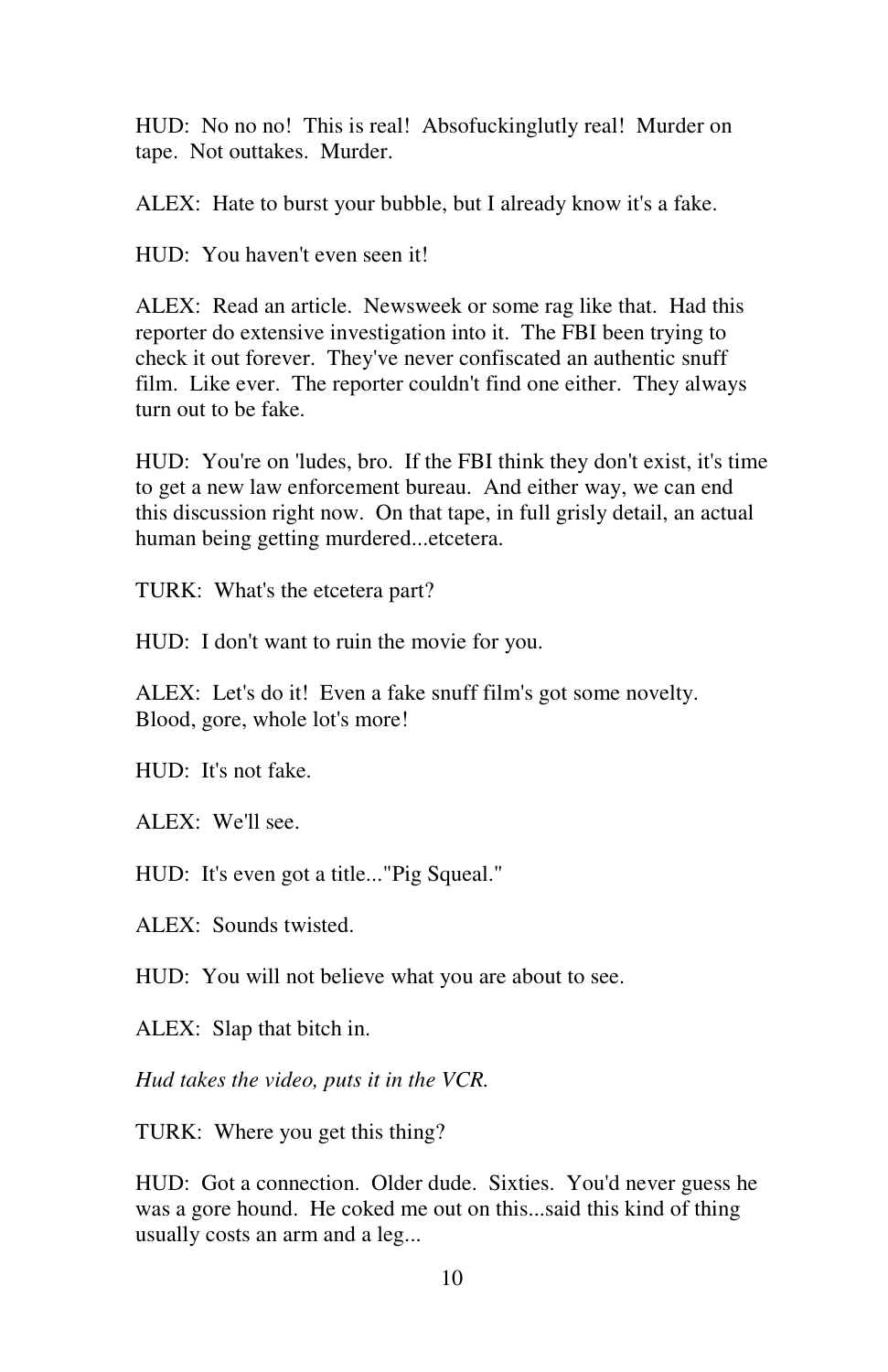TURK: Do we really want to watch this?

ALEX: I'll pretend you didn't say that.

TURK: I'm serious.

HUD: I smell pussy.

TURK: Fuck you, Hud.

ALEX: What's the big deal?

*Beat.* 

TURK: Nothing. Forget it.

ALEX: Won't be hard.

HUD: Let's do it.

*Everyone takes a seat on the couch.* 

HUD: Okay kids, I give you..."Pig Squeal."

*Hud points the remote control. Alex turns off the lights. The TV flickers, illuminating their faces by its glow and turning the cellar into a swamp of dancing shadows.* 

*The tape starts. There is no music. The audio is muddy, garbled, and hard to follow, which only ads to its creepiness..there's some* 

*LAUGHTER, then SHOUTS, then we HEAR a WOMAN SCREAM. It should be in total contrast to the opening of scene one. The screams are more primal, more alive, less the cliche of what a scream should be than the real thing; guttural, choked with sobs, soaked in desperation.* 

*DEEP MALE VOICES start chanting "Pig, pig, pig, pig, pig..." One final SCREAM is cut short and ends with a gurgle. The snuff film should be as disturbing as possible and go on for an uncomfortable amount of time.* 

*Hud gets up, turns the lights on.* 

TURK: There is no way...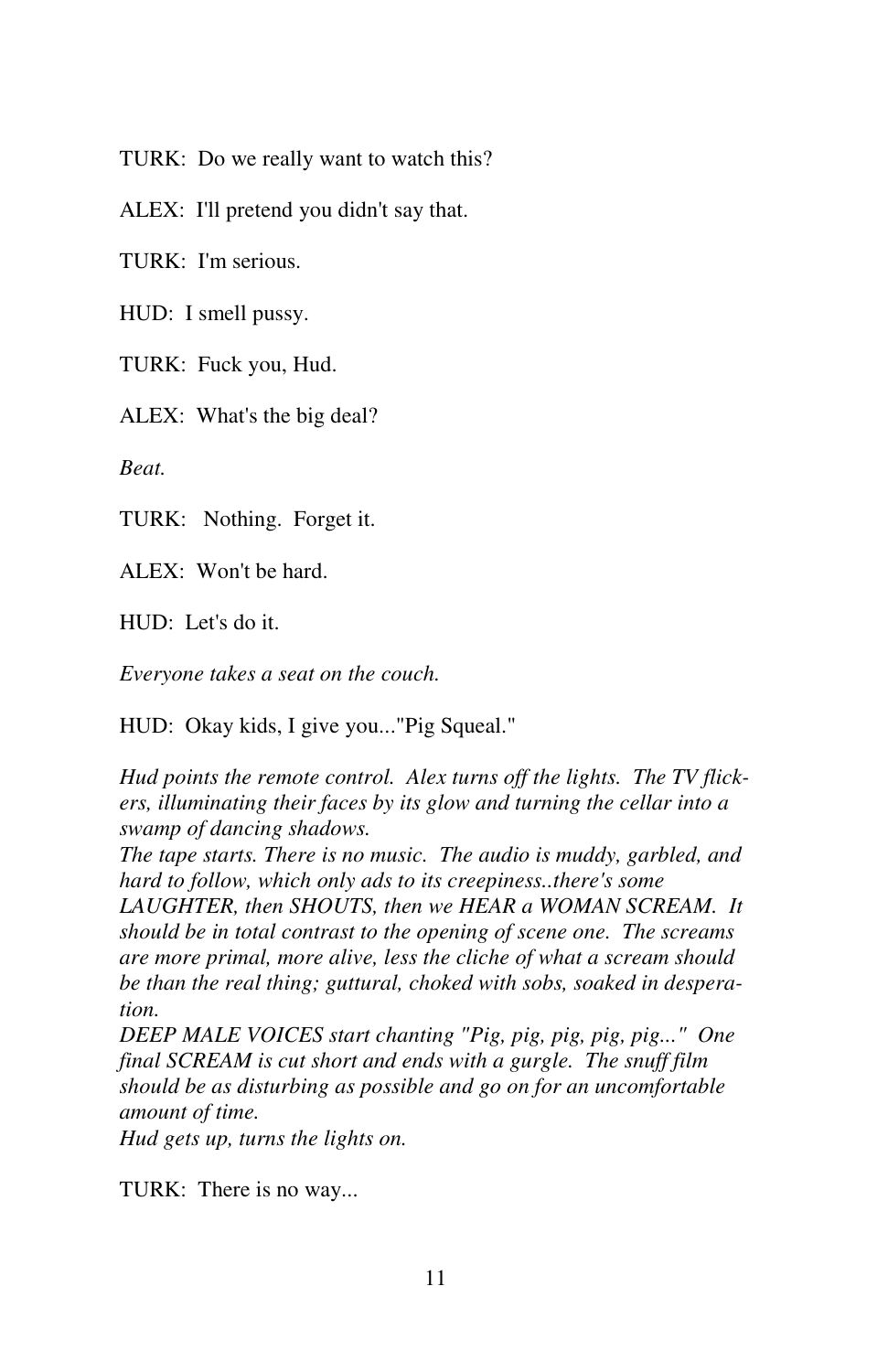ALEX: That was wild!

- HUD: *(Big grin)* Did I deliver or did I deliver!?
- ALEX: Grab me a beer!
- TURK: ...disgusting...

*Hud goes to the ice chest. Looks inside.* 

HUD: King Cobra or Papst Blue Ribbon?

ALEX: King Cobra.

TURK: ...those screams...

HUD: *(re: Turk)* Check out laughing boy.

ALEX: Turk, baby, you look green!

TURK: What d'you expect?

ALEX: Don't get emotional over a goddamn video tape.

TURK: Was more than a video tape.

ALEX: Yeah, right...

TURK: That was not acting!

HUD: That's what's so intense about it!

ALEX: Hud, you're full of shit.

TURK: If that was an act then she'd be way, way, way too talented to be in that cheap looking thing.

HUD: Exactly!

ALEX: There was no difference between that and a slasher film.

HUD: This was better!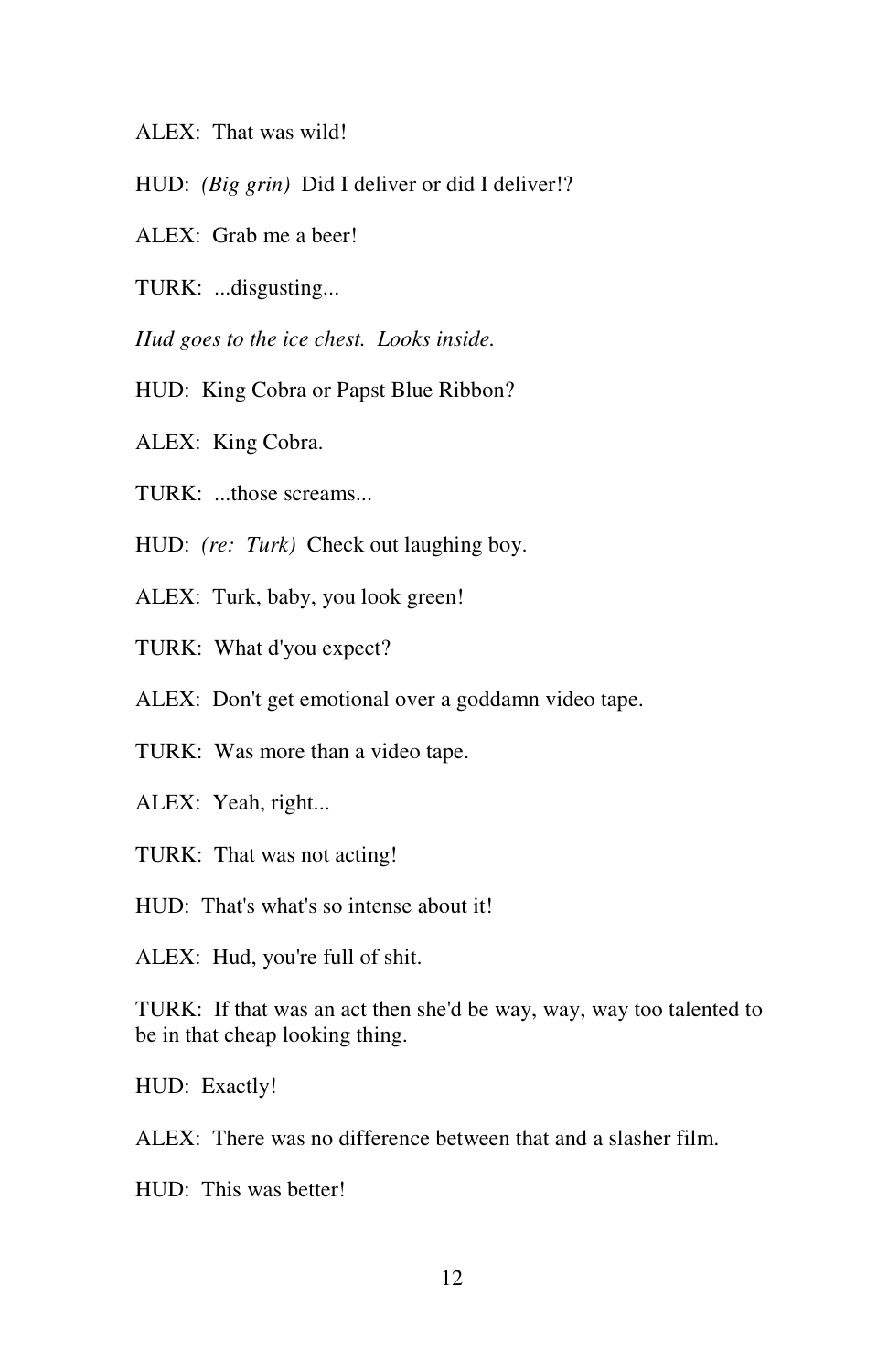TURK: Man, shut up!

HUD: What's the big deal?

TURK: We just saw two women attacked...one raped and murdered...

ALEX: *(Laughing)* You both are suckers!

TURK: There were no edits! The whole thing was one continuous shot!

ALEX: Not a fuckin' chance...

HUD: When that hand reached into the frame and twisted the skin on her neck, that was specifically to show it wasn't latex or some...you know...trick...

ALEX: Bullshit...

TURK: Why would anyone pay for this?

ALEX: If your friend spent more than the cost of the cassette he got ripped off. I tell ya, this is America. You can fake anything.

TURK: Not this--

ALEX: They put Forest Gump in the same frame as what's his name...

HUD: That Kennedy fuck...

ALEX: Yeah, him...

TURK: That cost sixty million to make. This piece of shit was subbasement level...

ALEX: I can't believe this...

TURK: Look, when Hollywood makes a splatter movie...and there's a murder, or, you know, like a rape scene or something...they always make the shit leading up to it as kinda...sexy...you know...the woman writhes and they show her tits jiggling and stuff...there was nothing hot about this. Nothing.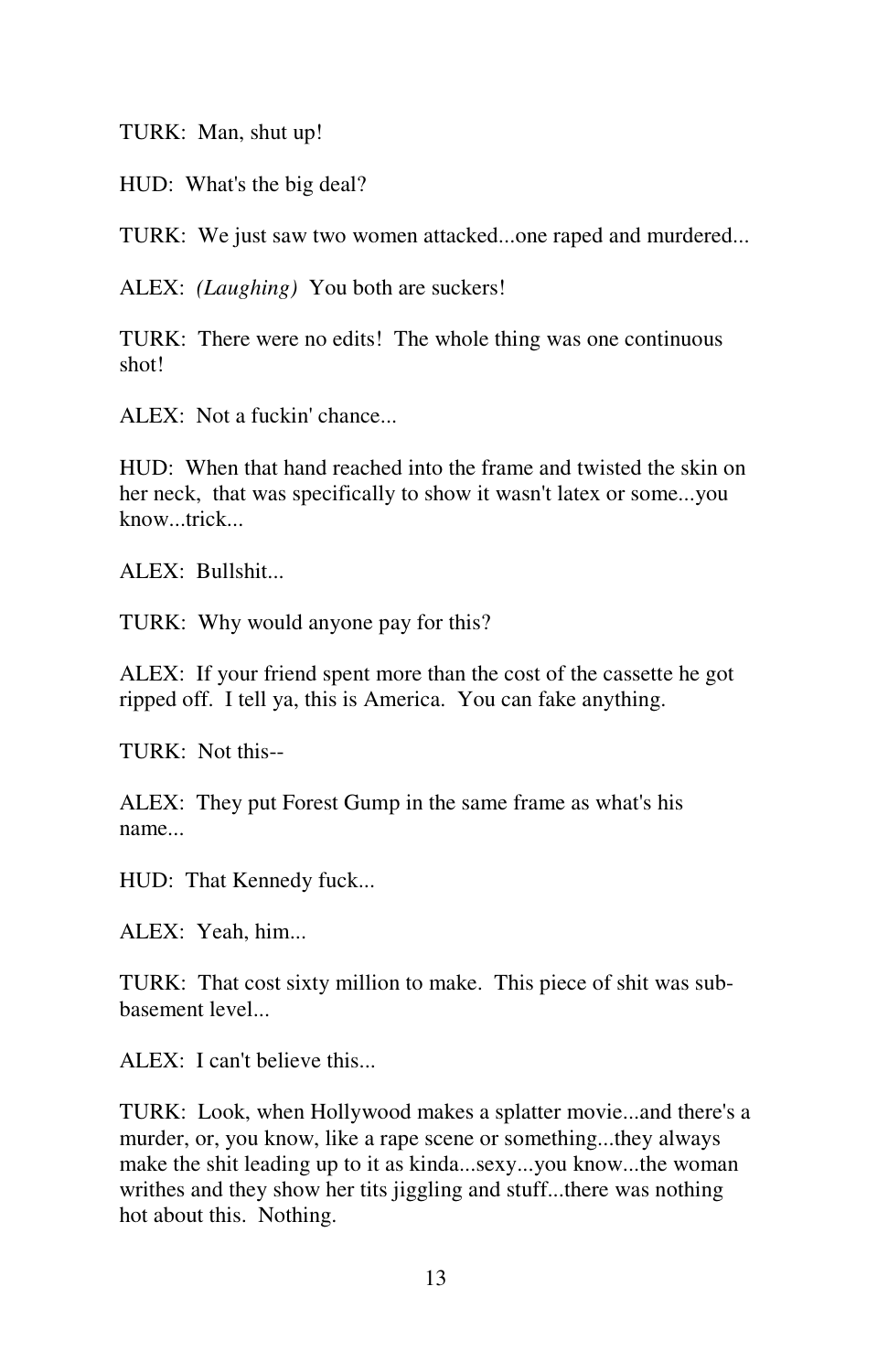ALEX: You've seen America's Funniest Home videos, right?

HUD: A stupid, stupid, show.

ALEX: Agreed. But this is no different. Some dipshit gets his girlfriend and--

HUD: They burnt her with cigarettes!

ALEX: Couples make porno's all the time!

TURK: The things they did to her you can't fake! It's--

HUD: Who the fuck cares? I mean, like, ultimately. I think it's real. Alex thinks it's fake. Alex is wrong, but he's a lovable idiot--

ALEX: Fuck you...

HUD: ...my point is...what difference does it make? Real, not real. We see this shit all the time...

TURK: Like hell we do!

HUD: "Blood Sucking Freaks", "Splatter High", "The Hills Have Eyes", "The Wizard of Gore"...

TURK: Hey, fly-fuck, those are movies!

HUD: So?

TURK: Reality versus an actress pretending? Slight fucking difference!

HUD: But that's just it! You didn't see a woman being killed. You saw pixels on a television screen. Is the chick real or not? Who cares?

TURK: Are you that stupid?

HUD: *(Getting annoyed)* Chew my loins, dick!

TURK: It makes a big difference!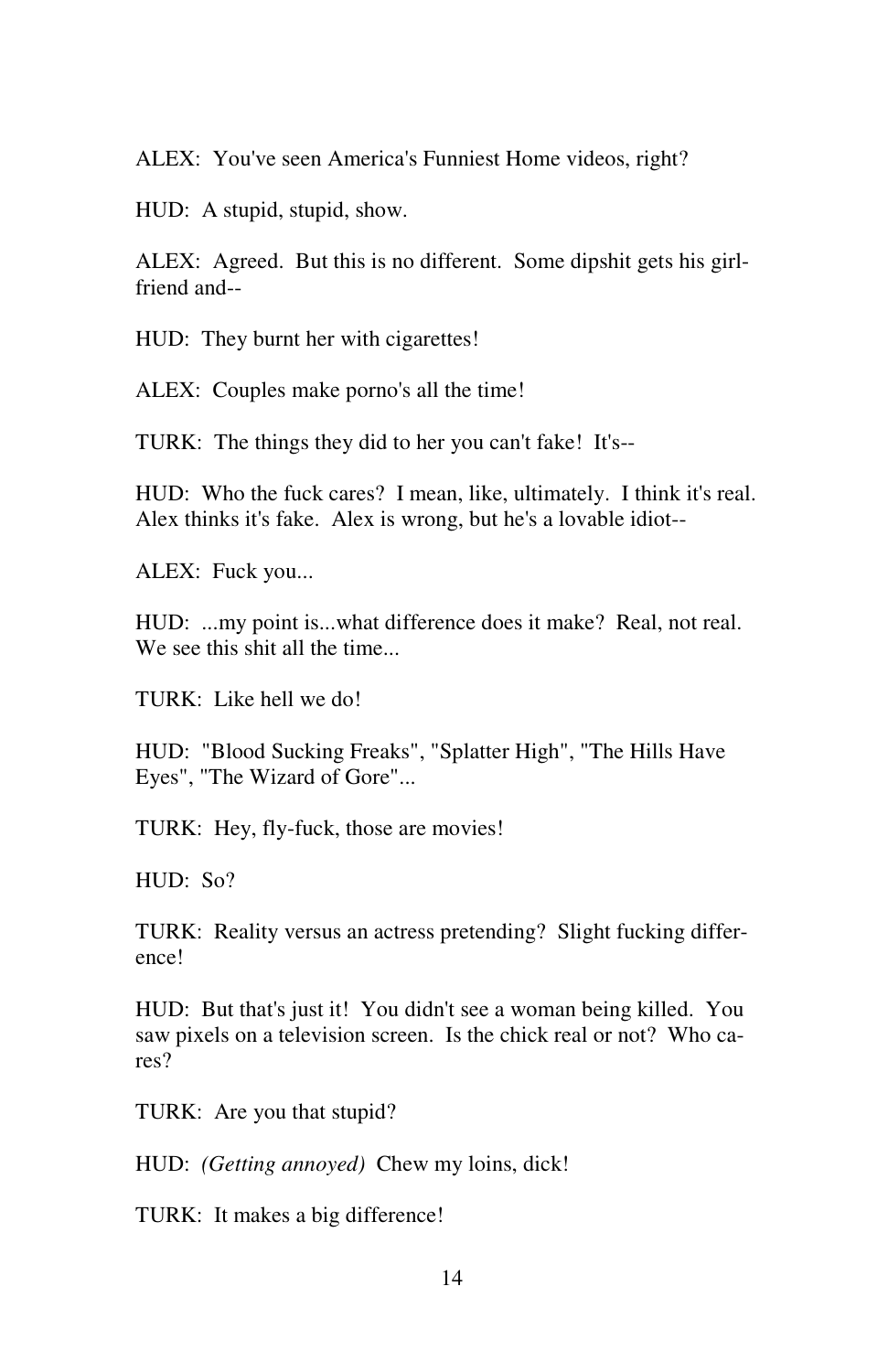ALEX: Entertainment is entertainment. Let's see that puppy again!

TURK: No way!

HUD: I'll rewind it!

*Hud grabs the remote control...points it at the VCR. Clicks a button.* 

TURK: Once was too much.

ALEX: Turk, you're a good friend. But I have to be honest, you're acting like a wet hole.

TURK: That shit was no joke.

ALEX: Well grow some balls, honey. Who are you all the sudden? Phil Donahue? Fuckin' Maure Povich? Who fucking cares? Have a beer and watch. We're in a fucking snuff culture. Join the fun. Besides, look at it this way, we can watch it again to look for edits. I wanna find proof this thing is a hoax.

HUD: I told ya man, there are no edits to find.

ALEX: We'll see...

TURK: We're not watching that again.

ALEX: "Yes", we are.

TURK: "No", we're not.

ALEX: Look, I know what you're doing. You feel guilty because you want to see it again just as much as I do. You're putting up this holier than thou bullshit to absolve yourself...so you'll feel better. Face the facts, dude, you're a sick fuck just like us. So relax. You're among friends.

*Hud goes to the light switch, turns it OFF. The room is illuminated by the flickering light of the TV. Alex sits down, hits play on the remote control. We HEAR the video again.*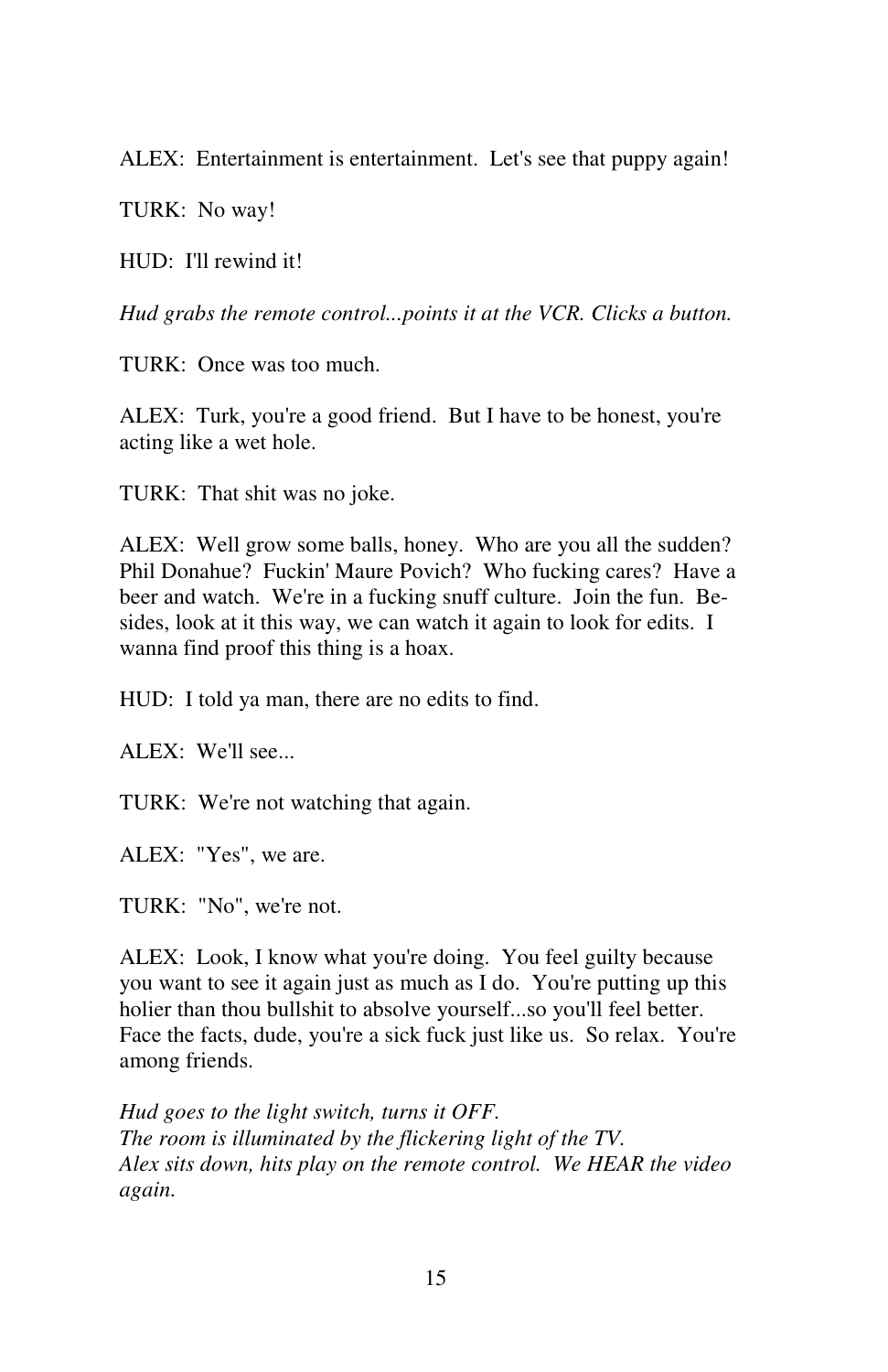ALEX: When they start to burn her, I'm gonna hit slow-mo. I think I saw a jump-cut there...

*Turk stands there, looks disgusted. The SCREAMING from the TV intensifies.* 

ALEX: Do you think those are her real tits?

HUD: Hard to say. Fake tits don't flatten out as much when a chick is on her back. I'd have to guess those are authentic.

*Turk looks more and more agitated. He acts like he's about to say something but doesn't. He knows it's useless.* 

ALEX: I'll admit, that is real looking blood, one hell of a recipe...

HUD: Check out that look in her eyes....that's pure fear...that's pure "I'm about to die" fear...

*Turk can't take it anymore. He grabs a can of beer and throws it at the TV screen. We hear glass SHATTER. The room is instantly thrown into DARKNESS.*

HUD'S VOICE: *(Overlap)* What the fuck man!

ALEX'S VOICE: *(Overlap)* Turk!!

*A WOMAN'S SCREAM pierces the room. It's immediate. Real. Alive.* 

TURK'S VOICE: The hell was that?

ALEX'S VOICE: Lights!!

*LIGHTS CLICK ON. Hud stands by the switch. A WOMAN, in jeans, blood spattered, is scrambling out of the smoking TV set.* 

ALEX: *(Overlap)* Whooooaaaaaa--

HUD: *(Overlap)* Holy shit--

TURK: *(Overlap)* Whatthehell--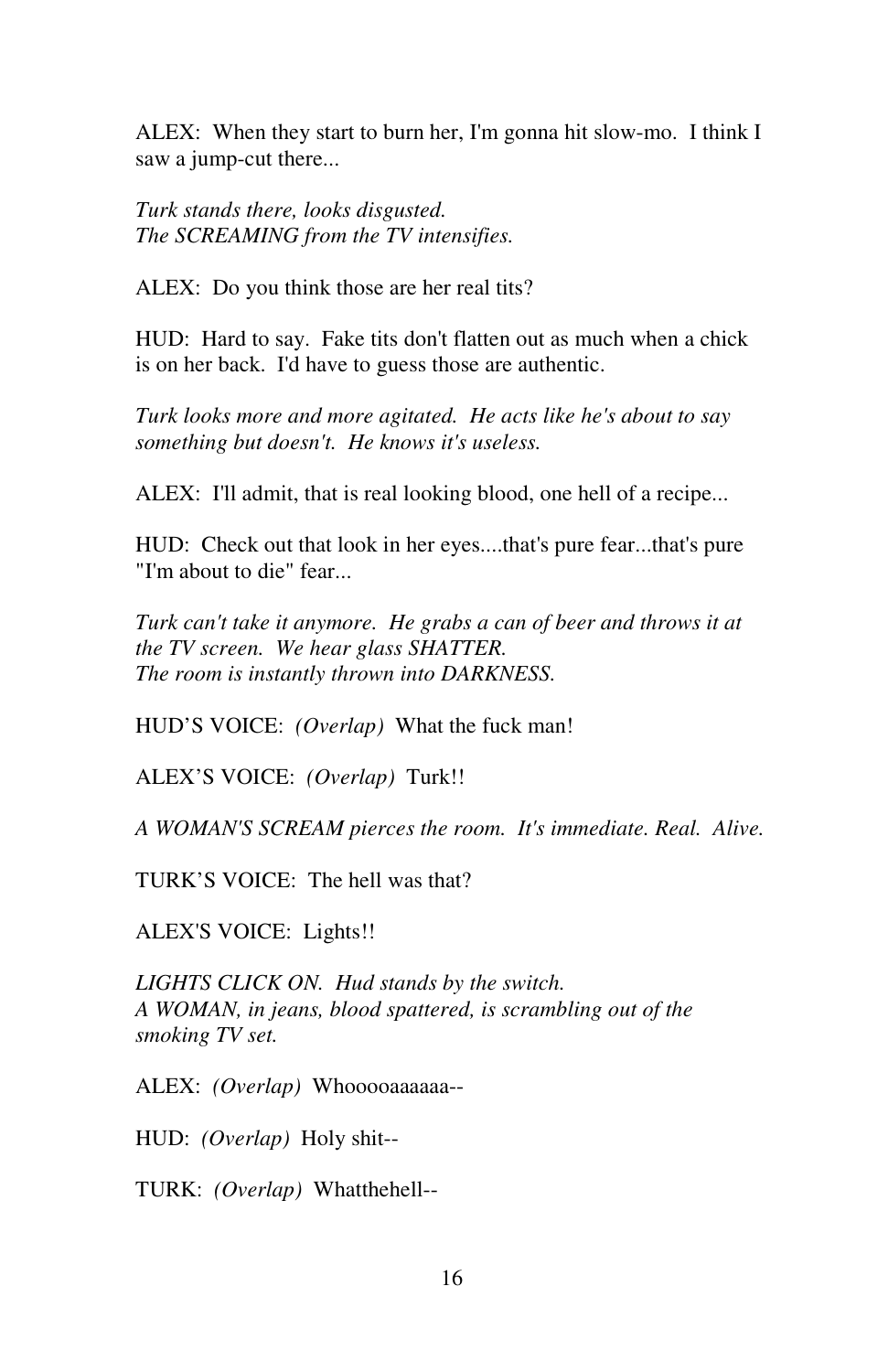*The Woman, utterly panicked and terrified, runs past the guys, knocking Hud aside. Everyone scrambles away, crawls over furniture, falls over each other, etc. She backs away as they rise to their feet.* 

ALEX: Alright...who slipped something into my beer?

WOMAN: STAY THE FUCK AWAY!!

HUD: Dudes, my hallucination is having a shit fit.

ALEX: *(Stepping towards her)* Are you real or what?

WOMAN: GET AWAY FROM ME!

*The Woman picks up a can of beer and throws it at Alex, then dashes into the bathroom.* 

HUD: We're gonna have major headaches tomorrow...

TURK: Everyone just saw a dame crawl out from the idiot box?

HUD: Fuckin' looked that way...

*Turk takes a step towards the bathroom.* 

TURK: I hear crying...

ALEX: No way. No fucking way. A chick did not just crawl out from the TV...

*Alex opens the bathroom door. He is immediately clobbered in the face with a stick. He stumbles back, the Woman reaches out and pulls the door shut.* 

WOMAN: *(From behind the door)* LEAVEMEALONEGET-AWAYI'LL FUCKING KILL YOU!!!!!!

ALEX: What's happening here? *(Dabs his nose with his shirt, he's bleeding)*  WHAT THE FUCK IS THIS?

TURK: *(To door)* Excuse me...?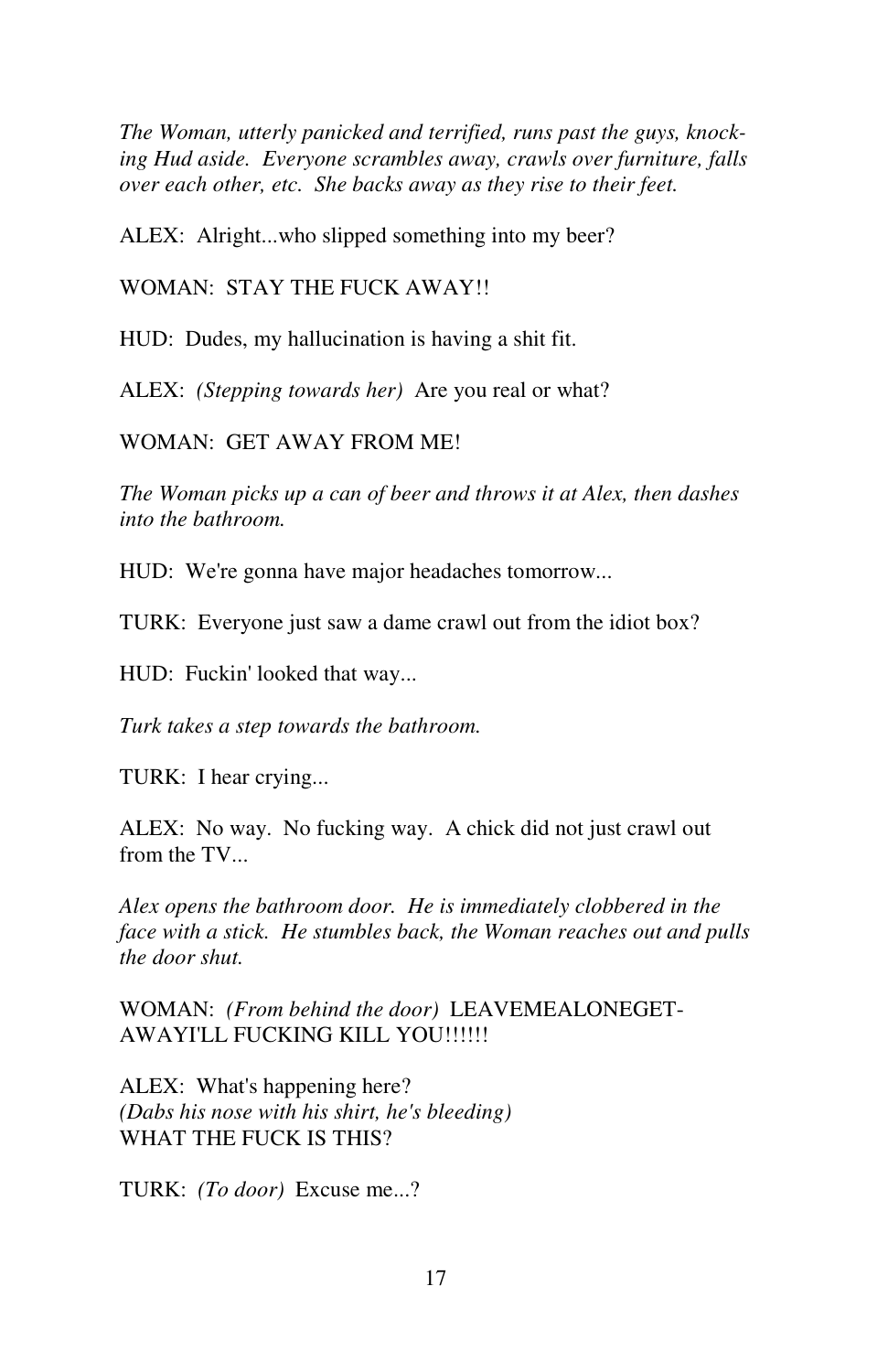*No answer.* 

TURK: *(To door)* Are you okay...? Hey!

*Still no answer.* 

TURK: I'm calling the pigs.

ALEX: Fuck that!

TURK: The woman is in trouble, we gotta--

HUD: I'm gonna be in trouble if the fucking cops show and I got her blood smeared on my shirt!

ALEX: Everybody hold your fucking water! Let's figure out what's what before we do something we can't take back!

HUD: She crawled outta the idiot box--

TURK: Which is impossible.

HUD: I know what I saw! I don't give a shit if it's impossible!

TURK: She could've been hiding down here. Maybe she got attacked in the neighborhood...crawled down here while we were at the Circle K...she was hiding behind the TV...jumped out...

HUD: We all saw it! She crawled out of the TV! Not behind! Out of it!

TURK: ...shit...maybe we are just trippin...a flashback or something...

ALEX: The bitch whacked me in the face...I wasn't hallucinating that.

HUD: Look, it's like Spock said in "Wrath of Kahn", when you eliminate all the other possibilities, whatever's left, no matter how improbable, is the answer.

ALEX: That was the third Star Trek movie.

HUD: Whatever man! Fuck Star Trek!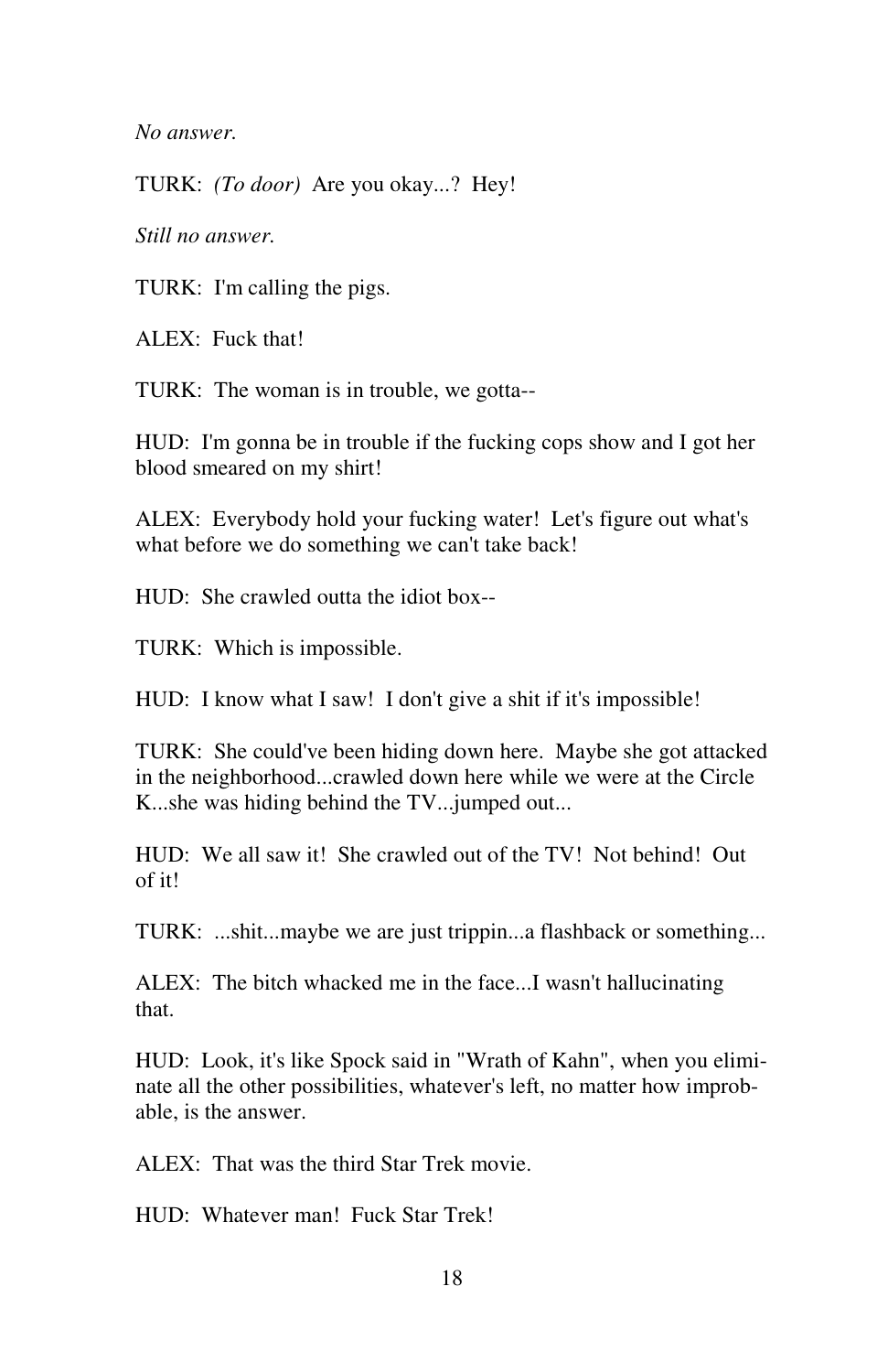TURK: We gotta call someone! We haven't done anything wrong!

ALEX: Like that matters! Fuckin' three white boys found with a bloody, hysterical woman in their bathroom during an evening of booze, slasher movies and a goddamn snuff film...what conclusion do you think they're gonna come up with?

HUD: Alex is right, she's fucking freaked out of her gourd.

ALEX: Who knows what she'll say to the Police!

HUD: I can see the tabloids now..."Psycho Slackers"...

ALEX: Man, I ain't going to jail...

 $HID:$  Fuck that. I don't wanna be someone's bitch!

ALEX: Not one night, not a minute...no way...

TURK: Let's talk to her. Maybe she's just scared but rational. We'll ask her what happened.

ALEX: I have one other minor little thing I'd like to know...Is it just me...or did she look a hell of a lot like the lady in the snuff flick. The one who got away...

TURK: That ran off into the woods?

ALEX: Uh-huh...

HUD: Same hair. Same shirt...

TURK: People can't crawl out of videos! Screw Spock...when something seems impossible, it's 'cause it is!

HUD: It happened in "Poltergeist" and "Purple Rose of Cairo."

TURK: Those were movies you stupid morons--why the fuck am I even arguing this?

*Turk goes to the bathroom door. Hud crosses with him.*